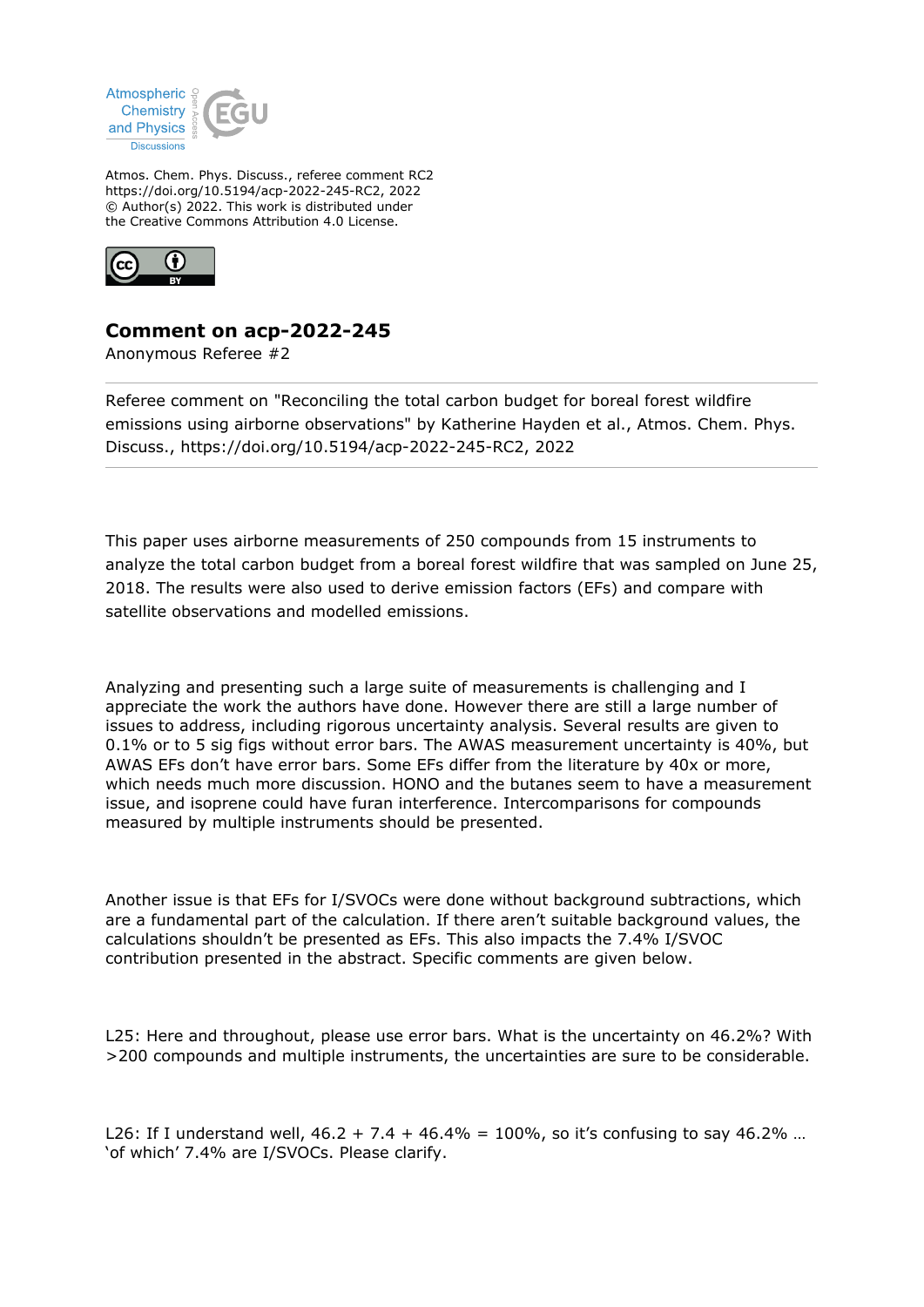L112-114: The GEM measurements are described using the same sentence here and in the SI. The manuscript is already long and the SI should supplement the main paper, not repeat it. Same comment on L114-116, L118-120, etc. Please check the rest of the Methods and SI for this.

L143: In order to compare PM<sub>1</sub> from this study with PM<sub>2.5</sub> EFs from other studies, the aerosol mass between 1 and 2.5 µm was estimated to be 10% (SI L170-173). What is the uncertainty in this estimate? In Table A1, does this mean that the PM<sub>1</sub> EF from the literature is actually  $PM<sub>2.5</sub>$ ? (I see later on L442 that it does.) This should at very least be clearly stated in the caption, but I'm wondering what the value is of forcing this intercomparison.

L168: How many AWAS samples were taken in Screen 1, which was used to determine emissions? How many plume samples and how many background? I'm guessing the sample size was small. How does this impact uncertainty in the emission calculations?

L170: Please further discuss losses (photochemistry, deposition) in the 42 mins (SP) and 72 mins (NP) from emission to sampling. Even if they're the some of the freshest emissions, losses over this time (and the uncertainty it introduces) should be discussed, especially for the most reactive species.

L179: Please add detection limits to Table S1, and plume and background concentrations to Table A1, so we can see their values and how they compare. What percent of background data were below detection and how was this handled for the background subtraction?

L194: Please quantify 'well above', 'co-varied well' and 'majority of measurements.' At this point we still don't know what the 250 compounds are (Table A1 isn't mentioned until L342).

L326: Later on L342 we learn that there are no I/SVOC background values for background subtractions, which ERs also require (Eq. 1). So what was done for the ER calculations in Table S7?

L342: This doesn't make sense. The EF requires background-subtracted mixing ratios (L201). So how then were the I/SVOC EFs calculated? It's not possible to avoid the issue of background then present and discuss EFs anyways.

L358: This section will need to be reworked. If I/SVOC EFs can't be properly calculated, then TC partitioning based on derived EFs is also affected (Fig. 6, Fig. S8). From Figure 6,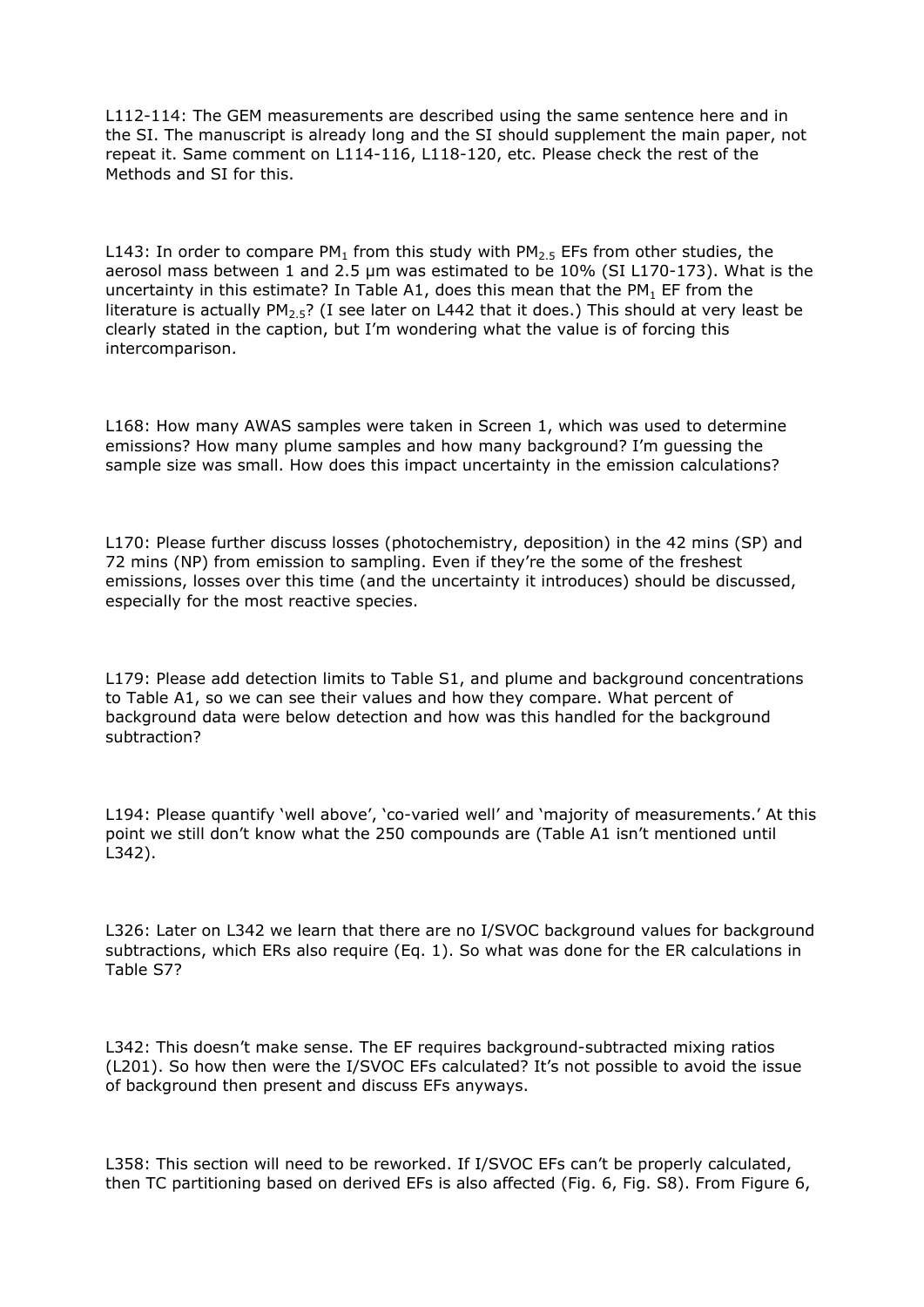I/SVOCs contribute 7.4%, but this isn't known to 0.1%. On L360, the EF is given to 5 sig figs without an error bar. On L364 the 46.2% hinges on the 7.4% for I/SVOCs, which has uncertainty.

L373: Uncertainty needs to be treated holistically in this paper. If some compounds are uncertain to a factor of 2, it's not realistic to present percentages to 0.1%. Each uncertainty needs to be quantified and carried through.

L409: In Fig. S11, I was surprised by some of the differences between the NP (older) and SP (younger). Long-lived acetylene is in the SP top 25 but not the NP. Reactive isoprene is in the NP top 25 but not the SP. The NP isoprene value (0.6 g/kg) is high compared to boreal forest fire literature (0.07-0.15; Andreae, 2019, Akagi et al., 2011), which could be possible furan interference (e.g., Santos et al., 2018, https://doi.org/10.5194/acp-18-12715-2018). Please discuss these issues.

L430: Akagi et al. (2011) and Andreae (2019) also present PM results from boreal forest wildfires. Please state which specific particle species results are the first here.

L434: How fresh were the plumes in Liu et al. (2017)? Could different plume aging between the two studies also play a role?

L434, 439: Different boreal versus temperate forest fuels are used to help explain EF differences, but their vegetation types can also be similar (L421). Please state the major vegetation species for Permar et al. (2021) and Liu et al. (2017) so their fuels can be compared with this study.

L444: The paper still needs to present the sample duration used for EF calculations. From Fig. 3 (Screen 1), it looks like up to 20 minutes of in-plume sampling (10 mins each for NP and SP) over 1 hour of flight time. Please discuss sample size/duration as a potential limitation or source of uncertainty.

L451: Here and elsewhere, ensure that the average and its uncertainty match after the decimal place. So  $0.31 \pm 0.028$  should be  $0.31 \pm 0.03$ . In Table A1 the BC error isn't right  $(0.11 \pm 0.0098)$ . And so on.

L458: What would explain HONO differing by a factor of 41 (!) from Andreae (2019)? Could it be a measurement issue? HONO EFs across all vegetation types range from about 0.2-1.2 (Akagi et al., 2011; Andreae, 2019), so the EF reported here (0.01, Table A1) is far off and unlikely to be explained by limited studies (L459).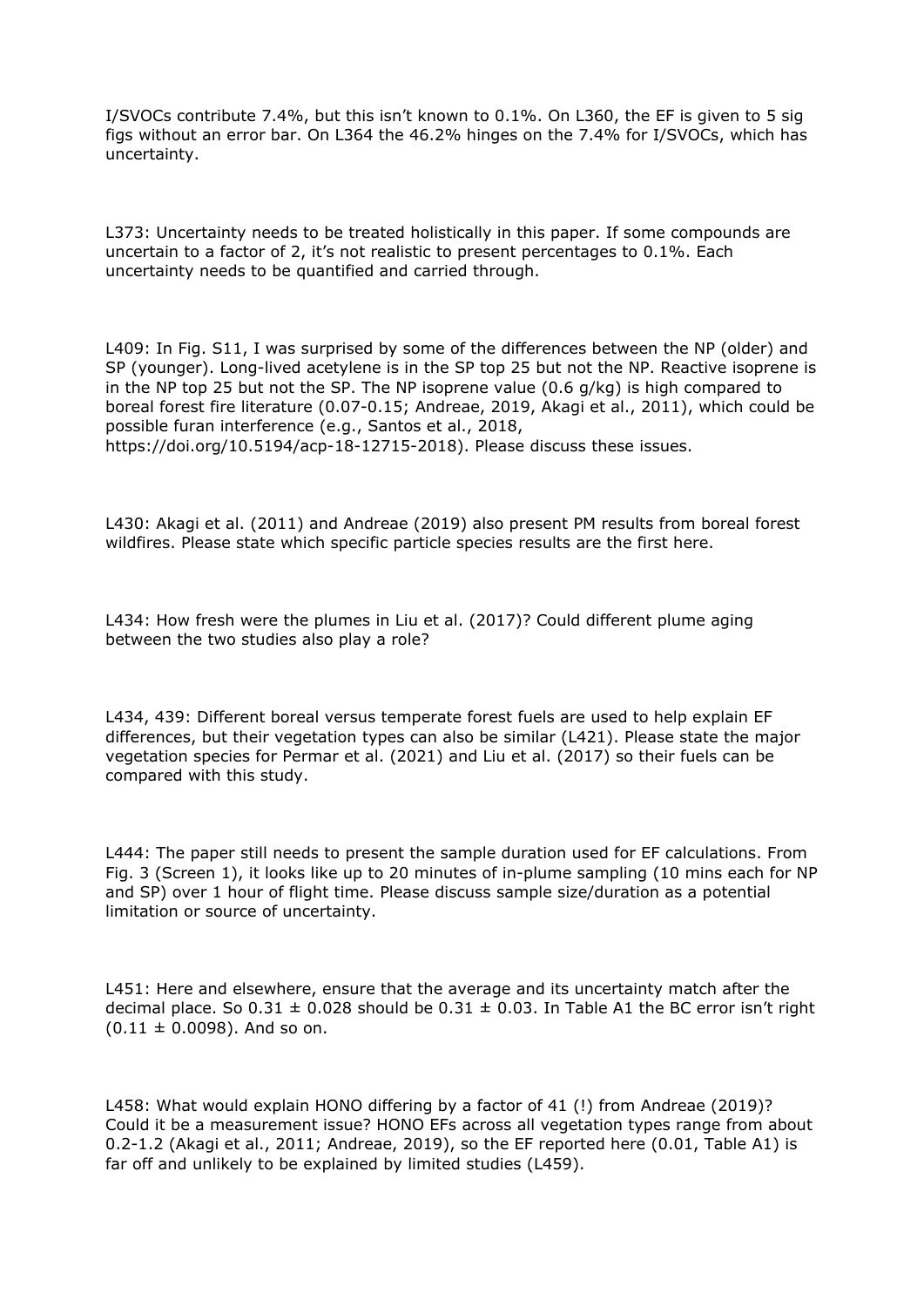L458: What would explain NO<sub>x</sub> being lower by a factor of 15? Also check if 15x is an error (Table A1): 1.2 (Andreae) divided by 0.12 (this study) =  $10x$  not  $15x$ ? The SO<sub>2</sub> EF is 0.22 (Andreae) and 0.17 (this study) so better agreement than 4.7x? Please check all calculations.

L469: Something is wrong with the butanes in the top 25. The EF of n-butane should be 2-3 higher than isobutane (Akagi et al., 2011; Andreae, 2019), yet only isobutane is in the top 25 (Fig. 8). The isobutane EF (0.47) is about 10x higher than the boreal literature (0.042-0.052), also suggesting a measurement issue.

L472: In Table A1, why are temperate forest EFs (Permar et al.) being used for the butanes, rather than boreal forest EFs (Akagi et al., Andreae)? (0.042-0.052 for isobutane, 0.11-0.12 for n-butane). Is the same value for both (0.12) in Table A1 a typo?

L516: What might explain the much higher EF for pyruvic acid compared to the literature (37x)? How were measurement issues ruled out? When there are such huge discrepancies, it doesn't make sense to then cite acids as 10.3% of NMOGs (since the errors aren't as small as 0.1%).

L518: As well as HONO, isocyanic acid is also much lower than the literature. There is also a factor of 4 difference between the two isocyanic acid instruments in this study (Table A1). Please present and discuss instrument intercomparisons.

L579: Again, what would explain lower EFs in this study for so many compounds, including lower by up to 49-57x? These are huge differences. Please discuss, and also check your calculations.

L587: Throughout avoid qualitative wording ('much lower', 'slightly higher', 'slightly different'). Use percent differences. ALK5 is so very far off in Fig. S12 (70x?) - what caused this?

L593: 'more representative' – this study has large differences from the literature, and a number of results point to possible measurement issues. These need to be resolved before drawing this conclusion.

L617: Please provide more detail for the mass balance calculation. What parameters were used and how were the error bars were derived?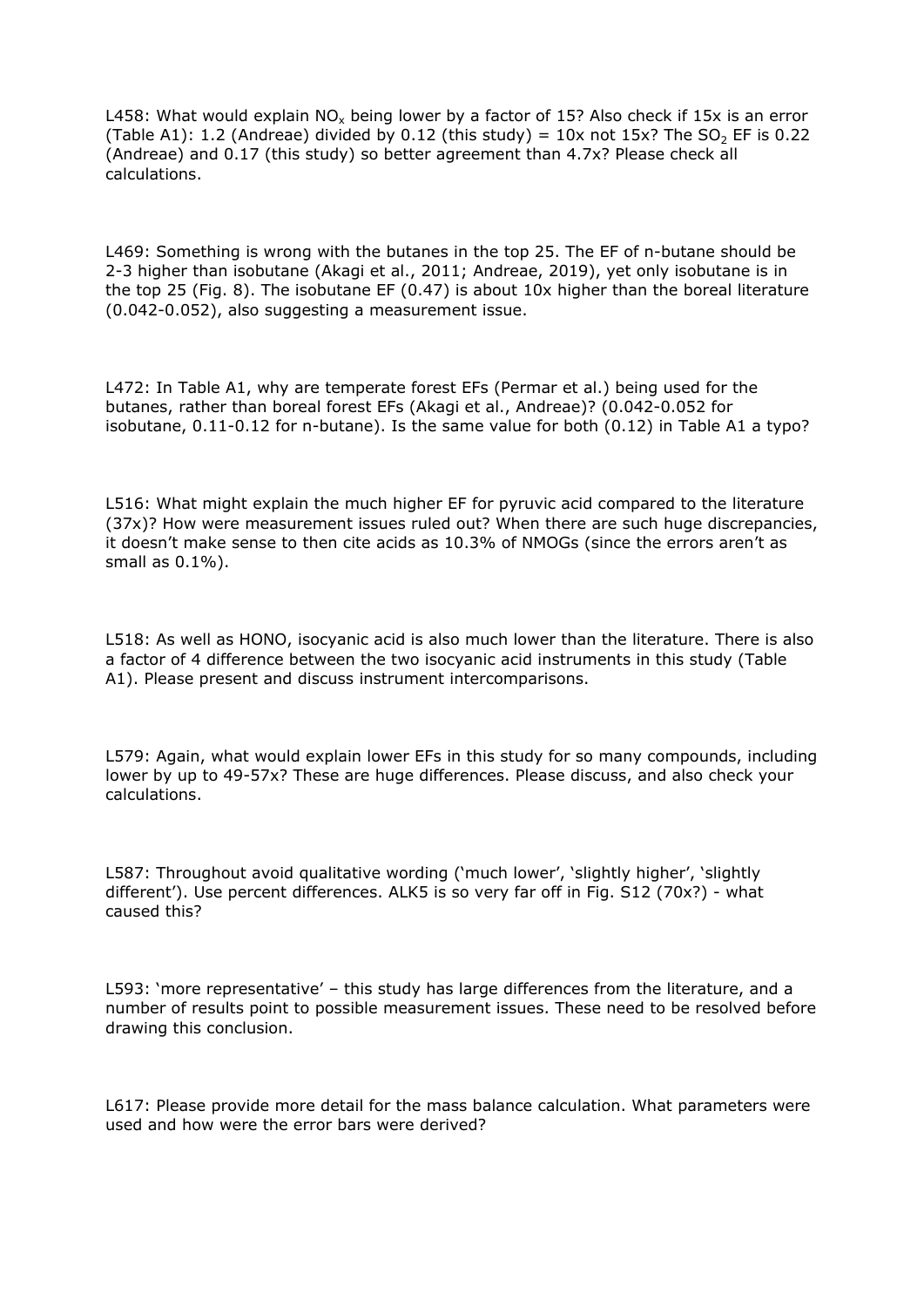L631: The UTC time isn't intuitive in Fig. 10. Use local time instead (or as well) to clearly indicate when local morning/evening is. Include some local time conversions in the text.

L647: Please avoid 'very similar' and 'well within the uncertainties.' Provide error bars for both emission rates. Is there a typo? The two values are 10x different.

L648: Avoid using 'ER' (which is emission ratio, L405) for 'emission rate.' On L648 and L649, do not use 'ratio' if you mean emission rate. On L651, add error bars and do not cite to 5 sig figs.

Figure 1 doesn't indicate scale or orientation. Please include axis labels, a distance scale, and North direction. Is the 'large arrow' missing? Please label the five screens, especially since Screen 5 isn't shown in Fig. 2.

SI L92: A measurement uncertainty of 40% for AWAS grab samples (Table S1) is incredibly high for this type of measurement. What's contributing to this? If it's this high, how does it impact the EFs based on AWAS? (which so far don't have error bars in Fig. 8 and Table A1)

SI L375-377 (Table S7): It doesn't make sense to talk about EFs in a table that presents ERs. Do you actually mean ERs here? Using concentrated plume values to 'approximate' an ER (or EF) isn't OK. Without a background subtraction the ER can't be presented as an ER.

ADDITIONAL COMMENTS. Lots of details to address. Please proof the paper carefully.

L20, L80: Because boreal forest fires have been studied, change 'a lack of' to 'limited'

L54: Wording is very similar to L18.

L58, L61, L597, L608, L611: Please provide references.

L69: Should 'and ratios' be deleted here?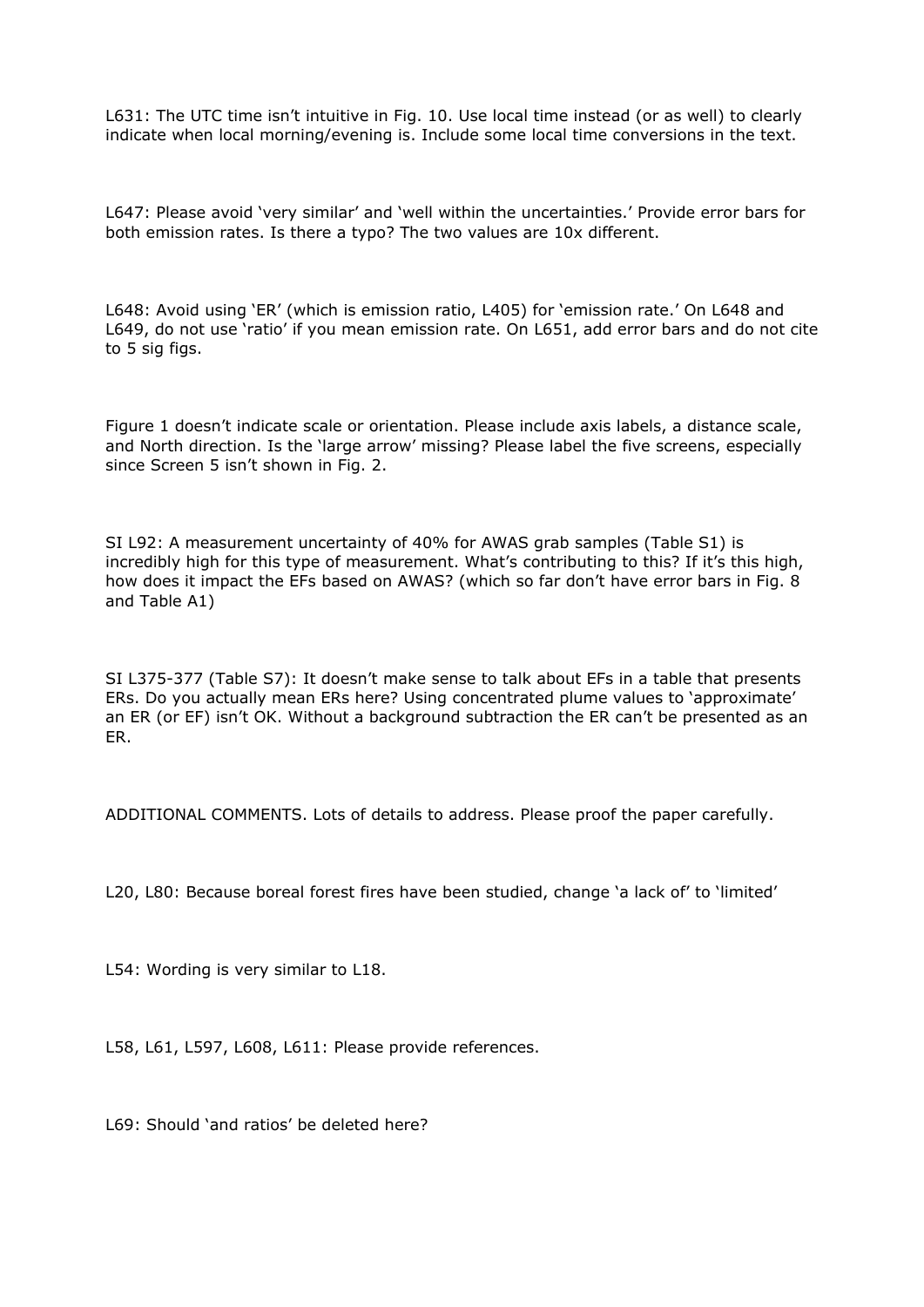L94-95: Please use different wording in the abstract, introduction and conclusions.

L104: Is 'intervals' the correct word here? Do you mean time resolution?

L104: Typo: change to 'measurement methods.'

L130 and SI L92 give AWAS fill times of 20-30 sec, but SI L96 states approximately 15 sec (30 sec max). Which is it?

L132 says that AWAS measured <C10 hydrocarbons, but SI L229 says <C9. Which is it? (from Table A1 it seems to be ≤C10)

L169: Typo: 'depositional'

L172, L194: What's the basis for these statements? Is it just based on absence of upwind cities and industries?

L203: TC was already defined on L115.

L239: Quantify `low NO<sub>x</sub> levels.' Fig. S2 shows up to 5 ppbv in the plumes, which is much higher than background.

L258: If OA is 276 µg/m3, please change the scale in Fig. 3 so the data don't go off-scale.

L263: How do you get 85%? The reduced compounds in Fig. 4 sum to 79.4% (oxidized are 20.6%).

L281: Hydrocarbons (defined on L279) sum to  $27.2 + 19.3 + 3.1 = 49.6\%$  (Fig. 5). How do you get 52.8%?

L282: Please reference Fig. 5 here. The text goes back and forth between Fig. S6 and Fig. 5.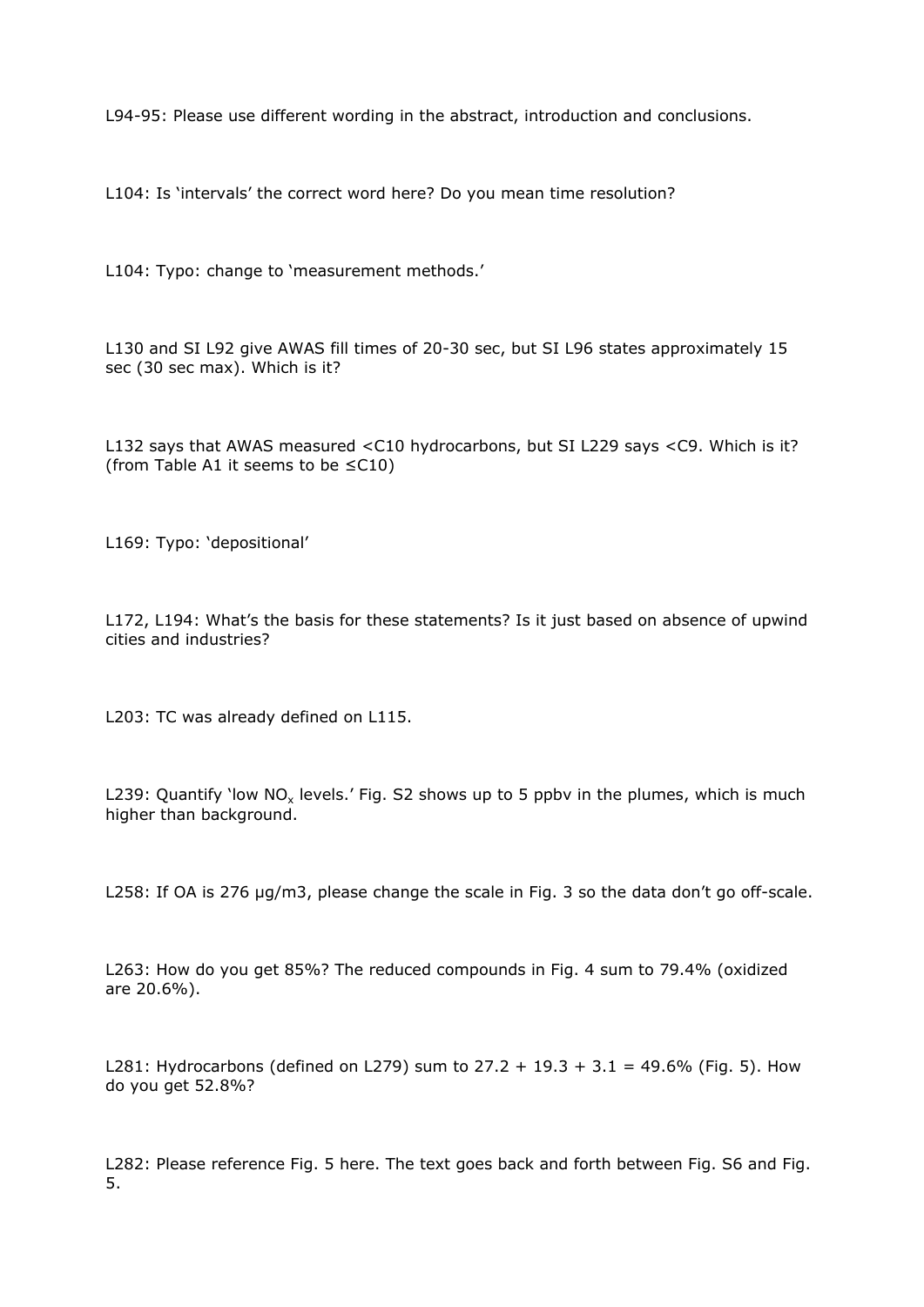L313: The text here is qualitative. Please include concentrations and error bars.

L326: Table S7 lists C11 CH compounds with an ER of 0. Is this a typo?

L333: The CH compounds peak at C18-C23 in Table S7, not C20-C25.

L342: Here and on L1410 change 'Table A1' to 'Table 1.' On L1412 delete 'Table S7'

L364: Here and throughout, define all error bars and how they were derived.

L392: Grammar: change 'SVOCs to VOCs categories' to 'SVOC to VOC categories'

L405: Define EFs and ERs earlier, not here.

L415: L152 states that Jack pine, not lodgepole pine, is a dominant fuel in this study.

L429: Quantify 'generally similar' (within what %?)

L442: Too many sig figs

L456: Quantify 'very close.' In Table A1, the  $CO<sub>2</sub>$  EF has too many sig figs.

L458: The text uses HONO but Table A1 uses  $HNO<sub>2</sub>$ . Use one notation for easier crossreferencing.

L458: Add HONO to Table S1 (to show its measurement uncertainty).

L464: Quantify 'fairly well', 'do not vary widely'. On L550 quantify 'fairly good'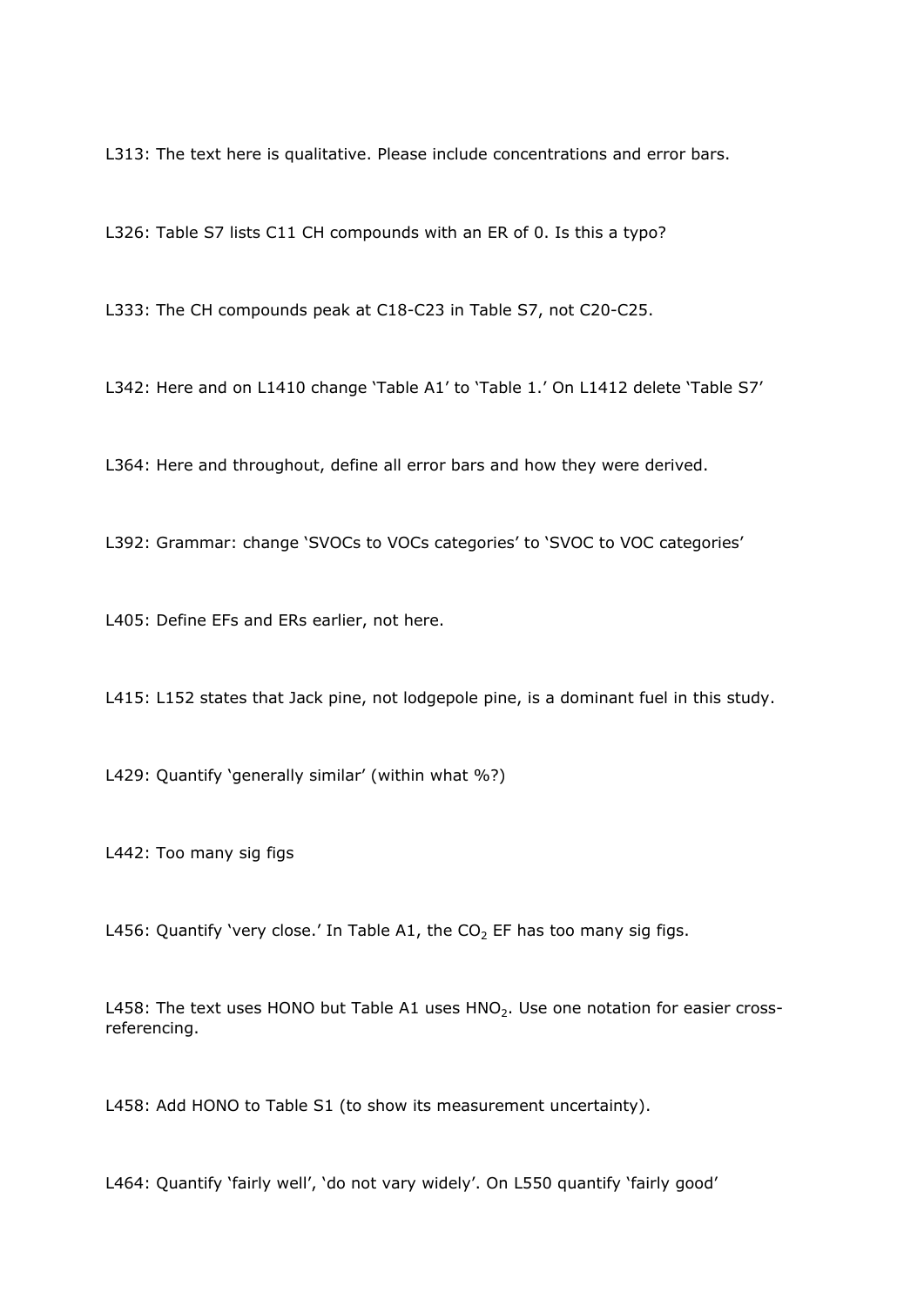L481: The value of 57% may change depending on what you find for isobutane.

L482: Typo: 'lower lower'

L531, 543: Please discuss how possible interference from furan was checked or ruled out.

L565: It looks like you could add 'NMOG' to 'CO and  $CH<sub>4</sub>'$  since it's also comparable in Fig. 9d.

L601: Typo: change 'CFFEPs' to 'CFFEPS'

L614: 'corresponds with' doesn't make sense … how can 0.29 MW/ha correspond with >0.4 MW/ha?

L642: The text states 23:00 UTC but Fig. 10 indicates 21:00 UTC (L1402). Is 23:00 correct? If so why aren't the data from 21:00-23:00 shown in Fig. 10?

L643: Do you mean 'emission factor' rather than 'emission ratio' here?

L648: Typo: change '2000' to '20:00'

L650: Please state the date and time that the fire 'went out'

L654: Add error bars (which will give the actual upper limits) and do not use 5 sig figs.

L666: Typo: change 'I/SIVOCs' to 'I/SVOCs'

L1418: Why are both letters and numbers used for superscripts? Just use one. Delete the extra bracket.